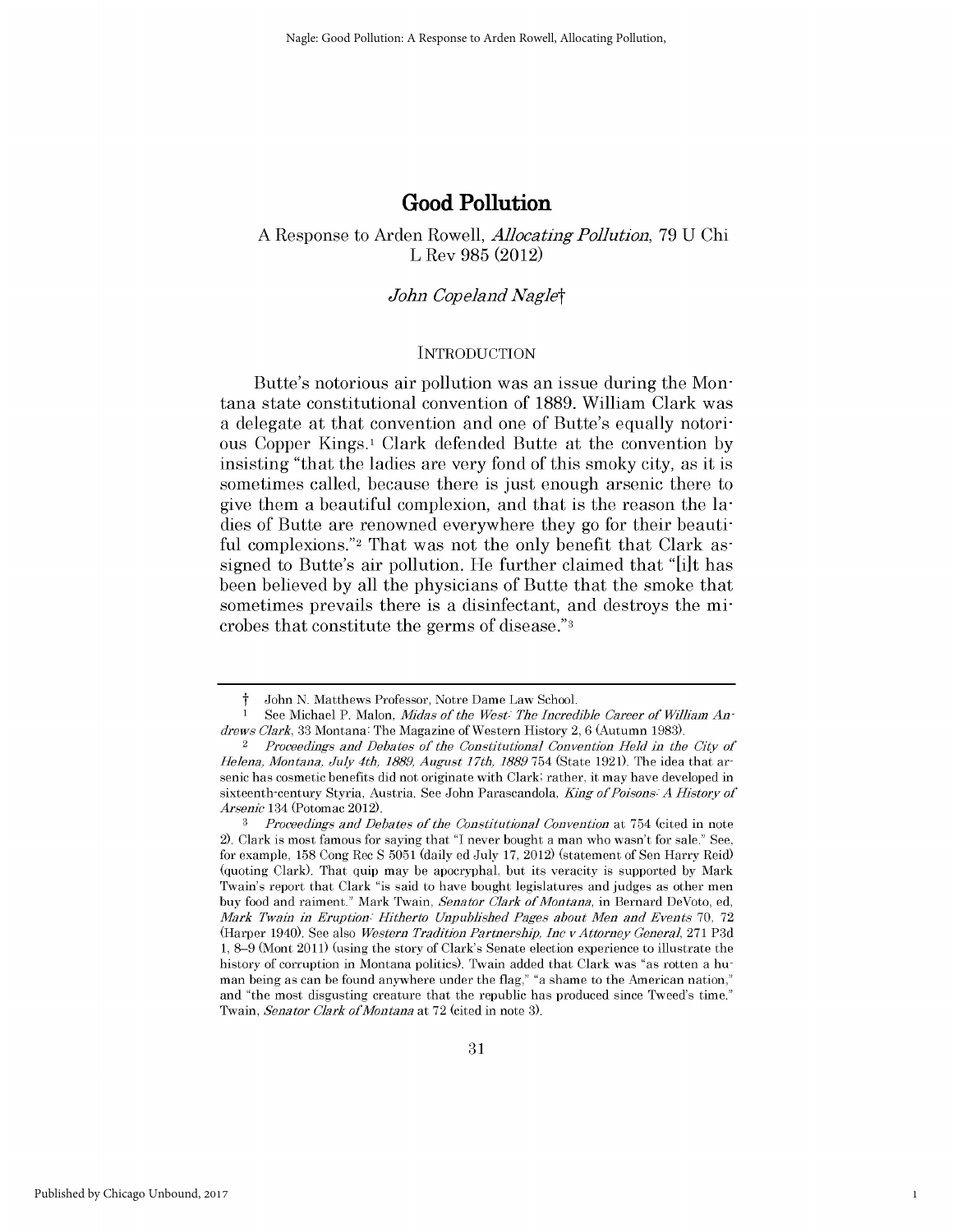#### 32 *The Univorsity of Ohicago Law Roviow Dialoguo* **[79:31**

Clark's appreciation of the cosmetic and medicinal properties of arsenic probably had more to do with his copper investments than his dermatological prowess.<sup>4</sup> But Clark is not the only person to insist that what we commonly regard as a pollutant may be viewed by others as a beneficial substance. The idea that pollution can be good builds on Professor Arden Rowell's insight that the harmfulness of pollution is not always directly related to exposure to pollution.<sup>5</sup> Rowell offers a typology of pollution based on a range of dose-response curves that belies the simplistic assumption that increased exposure to a pollutant is always more harmful. Instead, different pollutants possess different properties, including the seemingly counterintuitive **pos**sibility that exposure to certain amounts of a pollutant may be harmless or even beneficial.<sup>6</sup> Rowell thus identifies a number of ways in which the law can respond differently to pollutants with different dose-response curves.<sup>7</sup>

Rowell could go further. There is another group of pollutants that are harmful and beneficial at the same time and in the same quantity. What some regard as a harmful pollutant is valued by others as providing a valuable benefit. Pesticides possess this quality: they kill pests (thus providing a benefit), but they also harm birds, other animals, farm workers, and those who eat tainted food. This phenomenon of "good pollution" is even more common outside the context of environmental pollution. Claims of sensory pollution-including noise pollution, light pollution, and visual pollution-involve sounds, lights, and sights that are welcomed by some people even as they bother others. Cultural pollution-as pornography and violent entertainment are often characterized—is simultaneously enjoyed and loathed by different viewers. 8 A different set of responses is needed for these kinds of good pollution because the goal is not simply to "reduce the harm caused by pollution."9 The response to good pollution must seek to preserve its benefit as well as reduce its harm.

<sup>&</sup>lt;sup>4</sup> See Malon, 33 Montana: The Magazine of Western History at 6.<br> $\frac{5}{2}$  Arden Bowell, *Allocating Pollution*, 79 U.Chi L.Boy 985, 987–88

<sup>5</sup> Arden Rowell, *Allocating Pollution,* 79 U Chi L Rev 985, 987-88 (2012).

**<sup>6</sup>**Id.

**<sup>7</sup>**Id at 40-55.

<sup>8</sup> See John Copeland Nagle, *Tho Idea of Pollution,* 43 UC Davis L Rev 1, 16-18, 24-26 (2009).

<sup>9</sup> Rowell, 79 U Chi L Rev at 988 (cited in note 5).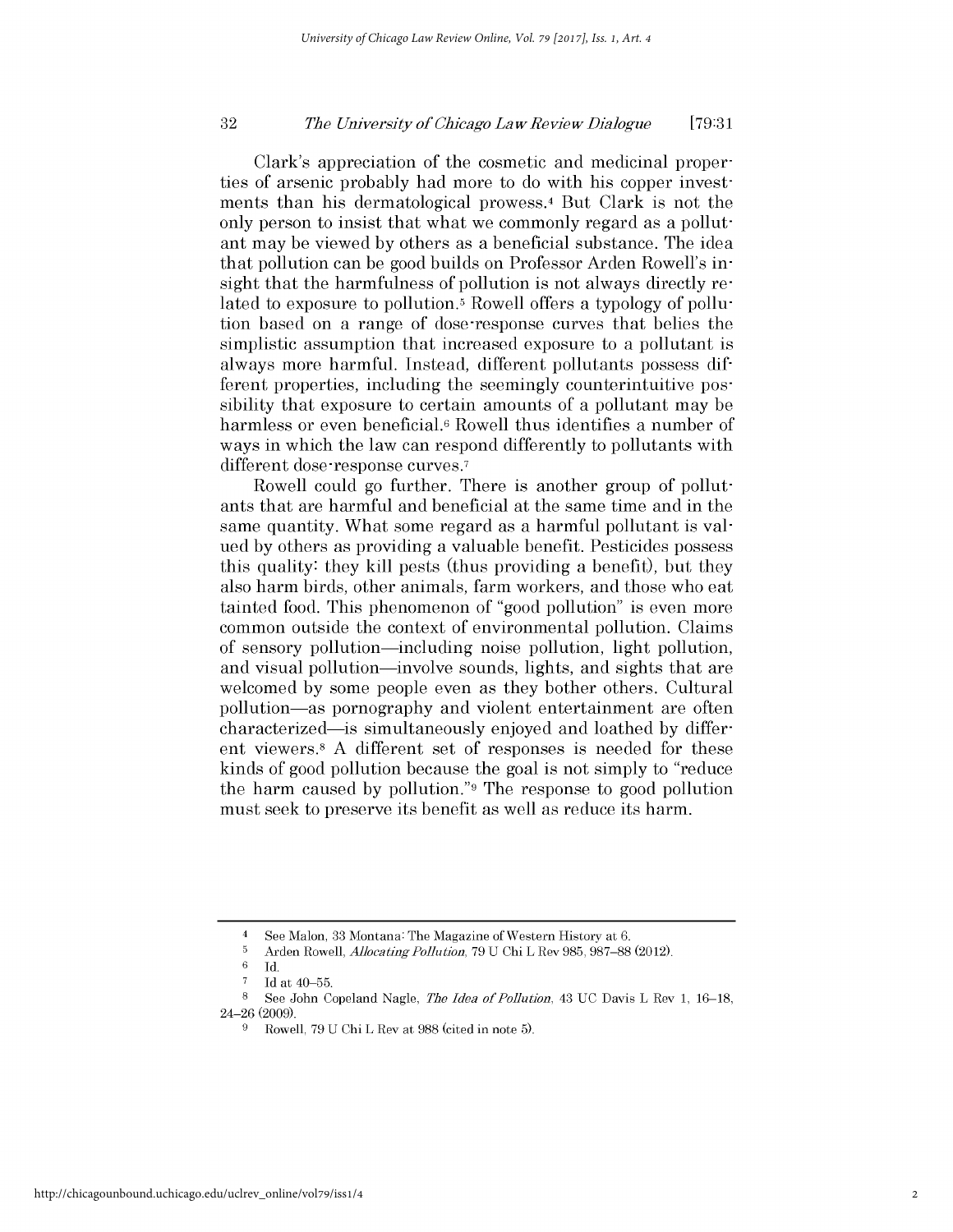#### *Good Pollution*

## I. WHY GOOD POLLUTION IS NOT AN OXYMORON

The original meaning of "pollution" referred to moral or spiritual uncleanness or defilement. The environmental connotation of pollution did not emerge until the end of the nineteenth century, and now the idea of pollution is firmly attached to the natural environment.10 Environmental law employs three distinct approaches to the problem of defining pollution: the comprehensive solution, which treats everything added to the environment as pollution; the listing solution, which relies on detailed lists of pollutants or polluters; and the effects solution, which looks at the effects of an alleged pollutant.<sup>11</sup>

Good pollution is an oxymoron if pollution is defined according to the effects solution, which considers whether a substance causes any harm before labeling it a pollutant. Some cases have adopted that approach.<sup>12</sup> But most environmental statutesincluding the federal Clean Air Act<sup>13</sup> (CAA) and Clean Water Act<sup>14</sup> (CWA)—contain a much broader definition that does not limit pollution to evidence of harm. Those statutes separate the identification of a pollutant from the inquiry into harm, and thus they preserve the possibility that a substance added to the environment may be harmful, beneficial, or both. More specifically, pollution may be (1) always harmful, (2) always harmless, (3) harmless at low doses or exposure but harmful at higher doses or exposure, (4) beneficial at low doses or exposure but harmful at high doses or exposure, or  $(5)$  beneficial to some but harmful to others. I examine each possibility below, using Clark's example of arsenic to illustrate the surprising ways in which even such an apparently deadly poison can fit in each category.

### A. Harmful Pollution

Our common intuition is that less pollution is always better, and no pollution is best of all. The Clean Water Act memorialized that view by stating a goal of eliminating all water pollution by 1985.15 The Pollution Prevention Act of 199016 establishes a

<sup>10</sup> See Nagle, 43 UC Davis L Rev at 7-16 (cited in note 8).

<sup>11</sup> For an examination of the history and meaning of pollution, see Nagle, 43 UC Davis L Rev at 5-49 (cited in note 8).

<sup>&</sup>lt;sup>12</sup> See id at 51-52, citing *Wilmore v Chain O'Mines, Inc*, 44 P2d 1024, 1029 (Colo 1934); *Slide Mines, Inc v Left Hand Ditch* Co, 77 P2d 125, 127 (Colo 1938); *Doresmus v Paterson,* 69 A 225, 226-27 (NJ Chanc 1908).

<sup>13</sup> Pub L No 88-206, 77 Stat 392 (1963), codified at 42 USC § 7401 et seq.

<sup>14</sup>Pub L No 92-500, 86 Stat 816 (1972), codified at 33 USC § 1251 et seq.

<sup>15</sup> See CWA § 101(a)(1), codified at 33 USC § 1251(a)(1).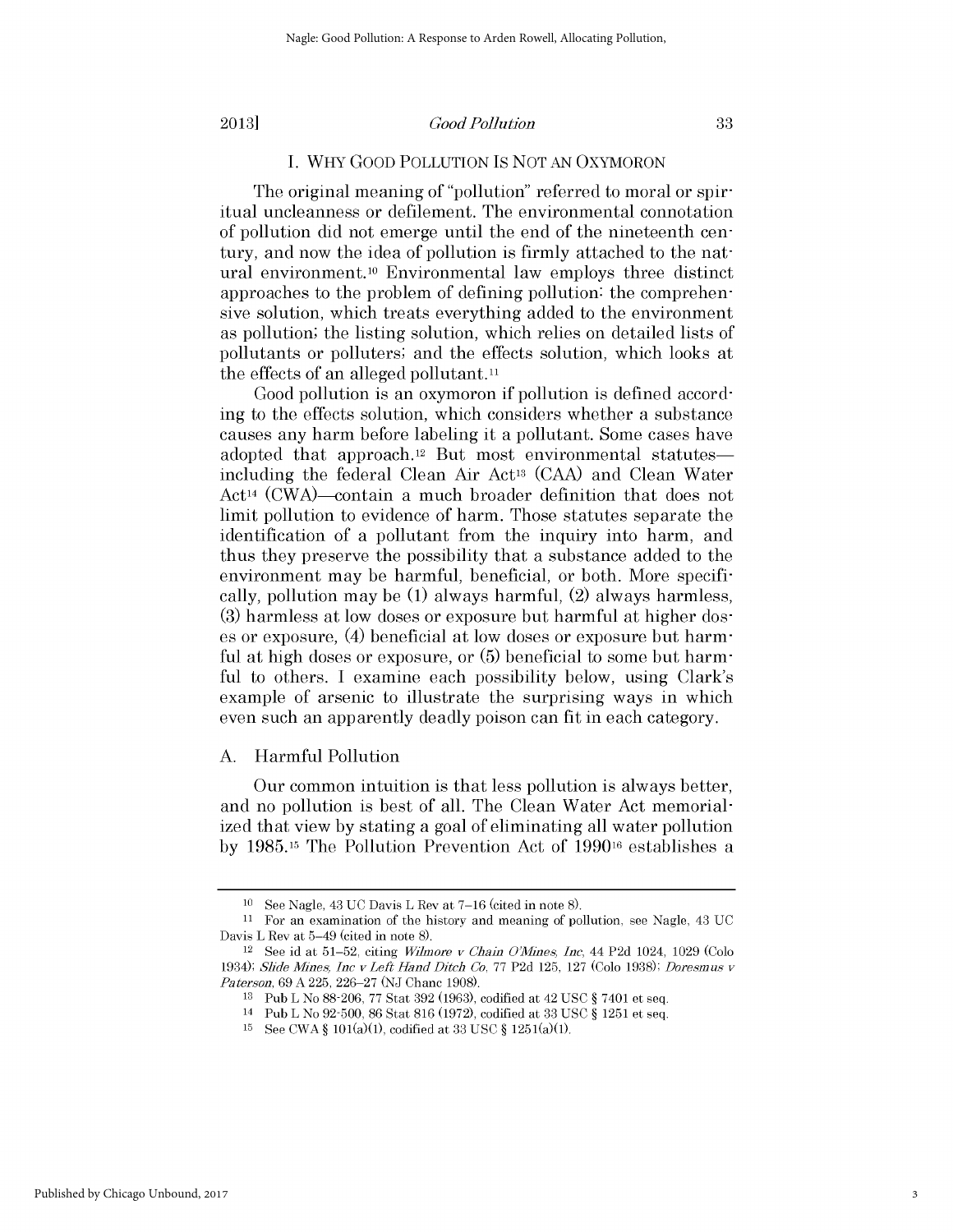#### 34 *Tho Univorsity of Ohicago Law Roviow Dialoguo* **[79:31**

national goal of preventing pollution.17 The fact that pollution remains is not because we like it but because we are unwilling to bear the costs of eliminating it.

At first glance, arsenic would seem to confirm the intuitive harmfulness of all pollution. Arsenic has many dire consequences for humans who are exposed to it. Large doses produce vomiting, diarrhea, and even death within hours Long-term human exposure to arsenic has been linked to cancers of the bladder, lungs, skin, kidneys, nasal passages, liver, and prostate. Arsenic also has cardiovascular, pulmonary, immunological, neurological, and endocrine effects.18 Thus, as Rowell observes, "no one enjoys pondering the arsenic content of the tap water used to make their coffee." 19

But Rowell shows that the intuition that all pollution is always harmful is wrong. Only so-called nonthreshold pollutants are always harmful. For such pollutants, there is no threshold below which exposure is harmless. Nonthreshold pollutants exhibit "the *only* dose response relationship for which exposure allocation will prove to be irrelevant to the harm caused by pollution exposure."<sup>20</sup>

B. Harmless Pollution

The idea of harmless pollution is the inevitable consequence of broad definitions of pollution as any substance that is released into the environment. The CAA, for example, defines "air pollutant" to include "any physical, chemical, biological, radioactive ... substance or matter which is emitted into or otherwise enters the ambient air.<sup>"21</sup> In *Massachusetts v EPA*,<sup>22</sup> the Supreme Court held that greenhouse gases fit within the CANs definition of pollution even though they lack many of the attributes of the air pollution that motivated Congress to enact the law in 1970.23 Justice Antonin Scalia dissented precisely because

<sup>16</sup> Pub L No 101-508, 104 Stat 1388, codified at 42 USC § 13101 et seq.

<sup>17</sup> See Pollution Prevention Act § 6602(b), codified at 42 USC § 13 101(b).

<sup>18</sup> See Agency for Toxic Substances and Disease Registry, *Toxicological Profile for Arsenic* 41-198 (Department for Health and Human Services Aug 2007), online at http://www.atsdr.cdc.gov/toxprofiles/tp2.pdf (visited Jan 27, 2013).

<sup>19</sup> Rowell, 79 U Chi L Rev at 989 (cited in note 5).

<sup>20</sup> Id at 1008-09.

<sup>21</sup> CAA Amendments of 1977 § 301(b), Pub L No 95-95, 91 Stat 770, codified at 42 **USC** § 7602(g).

<sup>22 549</sup> US 497 (2007).

<sup>23</sup> Id at 528-32. See also John Copeland Nagle, *Climate Exceptionalism,* 40 Envir L 53, 57-63 (2010) (describing the ways in which greenhouse gases are different from most other air pollutants).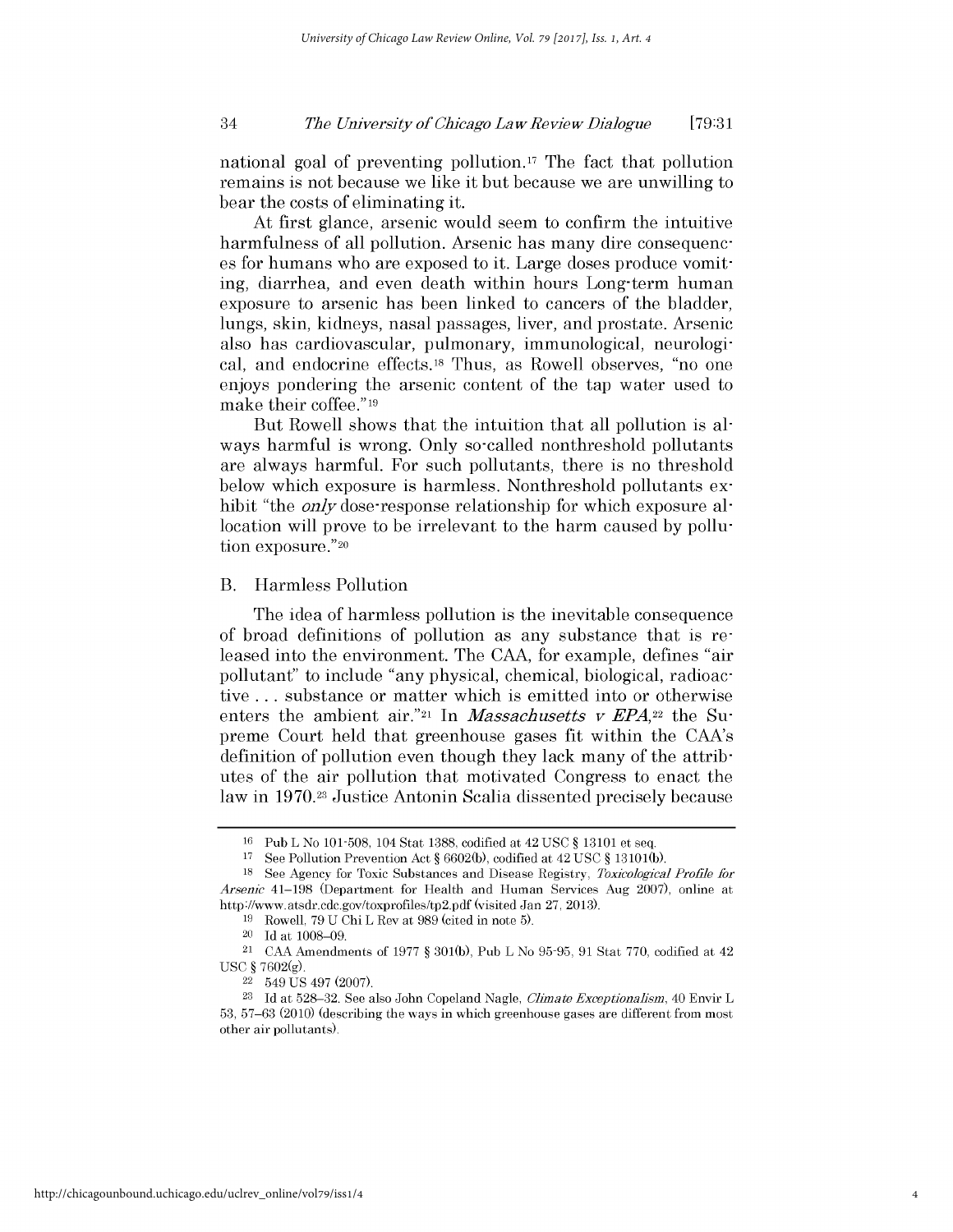#### *Good Pollution*

he rejected the idea that a harmless substance could constitute a pollutant. Otherwise, he explained, the CAA would apply to everything that is put in the air, "from Frisbees to flatulence."<sup>24</sup>

Frisbees and flatulence do not fit the common conception of air pollution. Indeed, they are harmless in the vast majority of instances in which they are released into the air. But there are times when even Frisbees and flatulence can cause real harm. Flatulence from livestock contains high levels of methane that operate as a greenhouse gas, so there have been a number of tentative efforts to regulate such pollution, with predictable expressions of disbelief.25 Frisbees remain innocuous, so much so that Los Angeles County was ridiculed when it was mistakenly reported that the county had authorized a \$1,000 fine for throwing Frisbees on the beach.26

The supposed harmlessness of arsenic relies on its status as a naturally occurring element that is found in rocks and soils throughout the world. Arsenic enters the water naturally as minerals and ores erode and the arsenic that had been contained in them escapes into the water.<sup>27</sup> The amount of arsenic thus released into the water depends upon local geology, so that areas with a high arsenic content in the rocks often confront a higher amount of arsenic naturally entering potential drinking water supplies. Arsenic thus appears in higher concentrations in certain places, including Nevada, New Mexico, and other western states.28 According to Nevada Senator Chic Hecht, "IR]esidents of Western towns have been drinking this water, which contains naturally occurring pentavalent arsenic, for generations, with no apparent adverse effects."29

<sup>24</sup>*Massachusetts,* 549 US at 558 n 2 (Scalia dissenting).

<sup>25</sup> See Kate Galbraith, *Farmers Panic about a 'Cow Tax,* 'NY Times Green Blog (NY Times Dec 1, 2008), online at http://green.blogs.nytimes.com/2008/12/01/farmers-panic -about-a-cow-tax (visited Jan 11, 2013).

<sup>26</sup> See Dan Whitcomb, *Chastened* **L.A.** *Officials May Toss Out Beach Frisbee Law* (Reuters Feb 15, 2012), online at http://www.reuters.com/article/2012/02/15/us-frisbee -ban-losangeles-idUSTRE81E28020120215 (visited Jan 27, 2013) (noting that the recent law in fact made such activities lawful more often than previous laws).

**<sup>27</sup>**See Rebecca S. Burkel and Richard C. Stoll, *Naturally Occurring Arsenic in Sandstone Aquifer Water Supply Wells of Northeastern Wisconsin,* 19 Ground Water Monitoring & Remediation 114, 114 (1999).

**<sup>28</sup>**See Alan H. Welch, Michael S. Lico, and Jennifer L. Hughes, *Arsenic in Ground Water of the Western United States,* 26 Ground Water 333, 333 (1988).

<sup>132</sup> Cong Rec 11669 (daily ed May 21, 1986) (statement of Sen Hecht).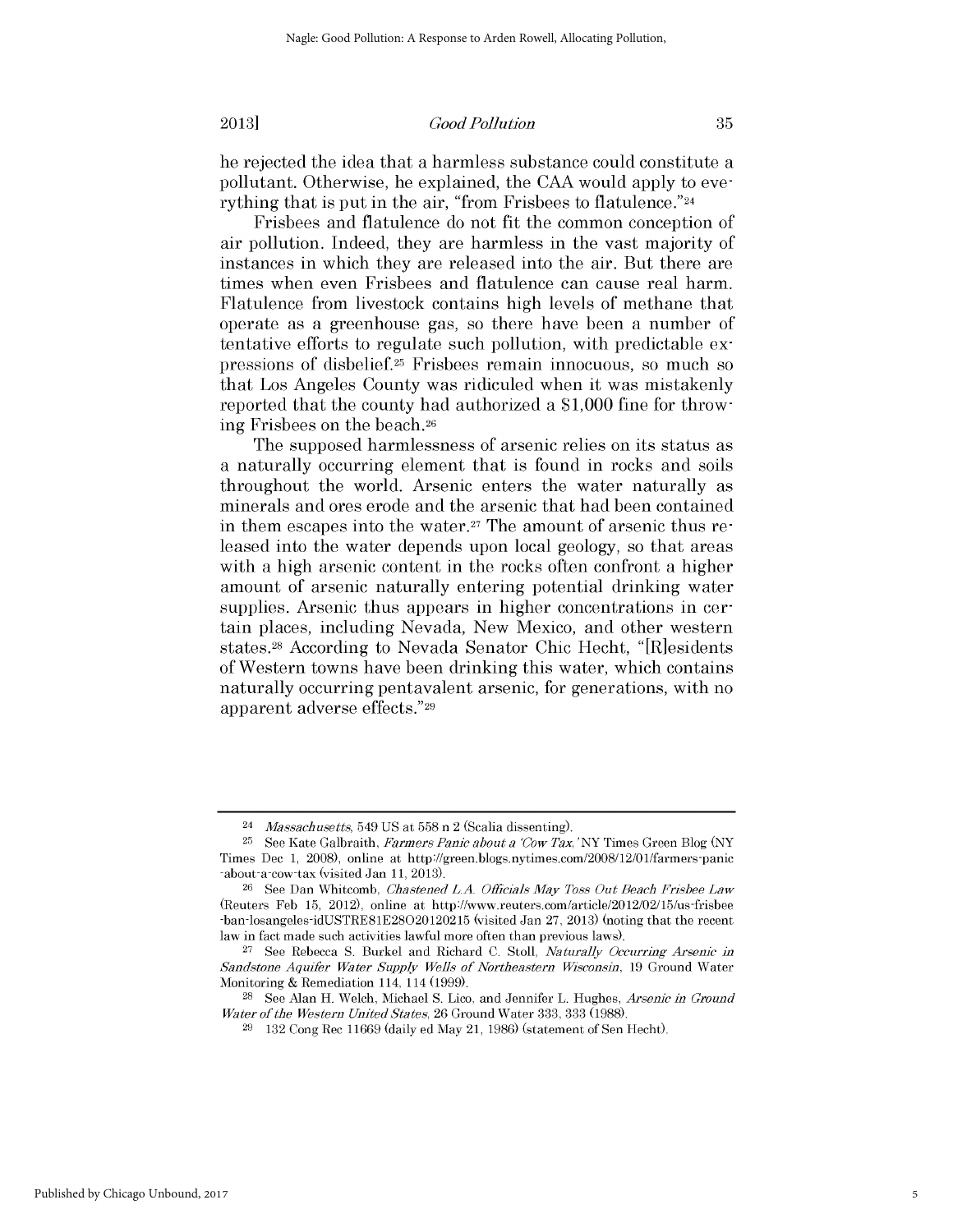#### 36 *Tho Univorsity of Ohicago Law Roviow Dialoguo* **[79:31**

C. Threshold Pollution: Harmless at Low Dose, Harmful at Higher Dose

"Threshold" pollutants, Rowell explains, are those for which "there are detectable quantities of exposure that cause no detectable harm."30 The Environmental Protection Agency (EPA) assumes that noncarcinogenic pollutants and some suspected carcinogens are properly characterized as threshold pollutants.31 Presumably threshold pollutants only need to be regulated once the exposure amount becomes harmful.

Many environmental statutes operate from that premise, including the Safe Drinking Water Act<sup>32</sup> (SDWA). Enacted by Congress in 1974, the SDWA is designed to limit the amount of certain pollutants present in public water systems. The Act requires EPA to set both "maximum contaminant level goals" (MCLG) at "the level at which no known or anticipated adverse effects on the health of persons occur and which allows an adequate margin of safety,"33 and a "maximum contaminant level  $[(MCL)]$  as close to the  $[MCLG]$  as is feasible."<sup>34</sup> In short, the SDWA directs EPA to determine the safe amount of a substance in drinking water and to regulate any pollution above that threshold amount.

Arsenic in drinking water became a potent political issue at the end of the Clinton administration and the beginning of the Bush administration. Everyone agreed that there was a point above which arsenic in drinking water is dangerous and below which arsenic in drinking water is safe. But they disagreed about what that point is. The lame-duck Clinton administration adopted a stricter rule for arsenic in drinking water on its last day in office in January 2001, and the Bush administration abandoned any effort to adopt a less stringent rule in the face of widespread popular reaction.<sup>35</sup>

<sup>30</sup> Rowell, 79 U Chi L Rev at 1012 (cited in note 5).

<sup>31</sup> See id at 1013.

<sup>32</sup> Pub L No 95-523, 88 Stat 1661 (1974), codified at 42 USC § 300f et seq.

<sup>33</sup> SDWA § 1412(b)(1)(B), codified at 42 USC § 300g-l(b)(4)(A).

<sup>34</sup> SDWA § 1412(b)(3), codified at 42 USC § 300g-1(b)(4)(B).

<sup>35</sup> For a description and analysis of this saga, see Cass R. Sunstein, *The Arithmetic of Arsenic,* 90 Georgetown L J 2255, 2261-63 (2002); Lisa Heinzerling, *Markets for Arsenic,* 90 Georgetown L J 2311 (2002).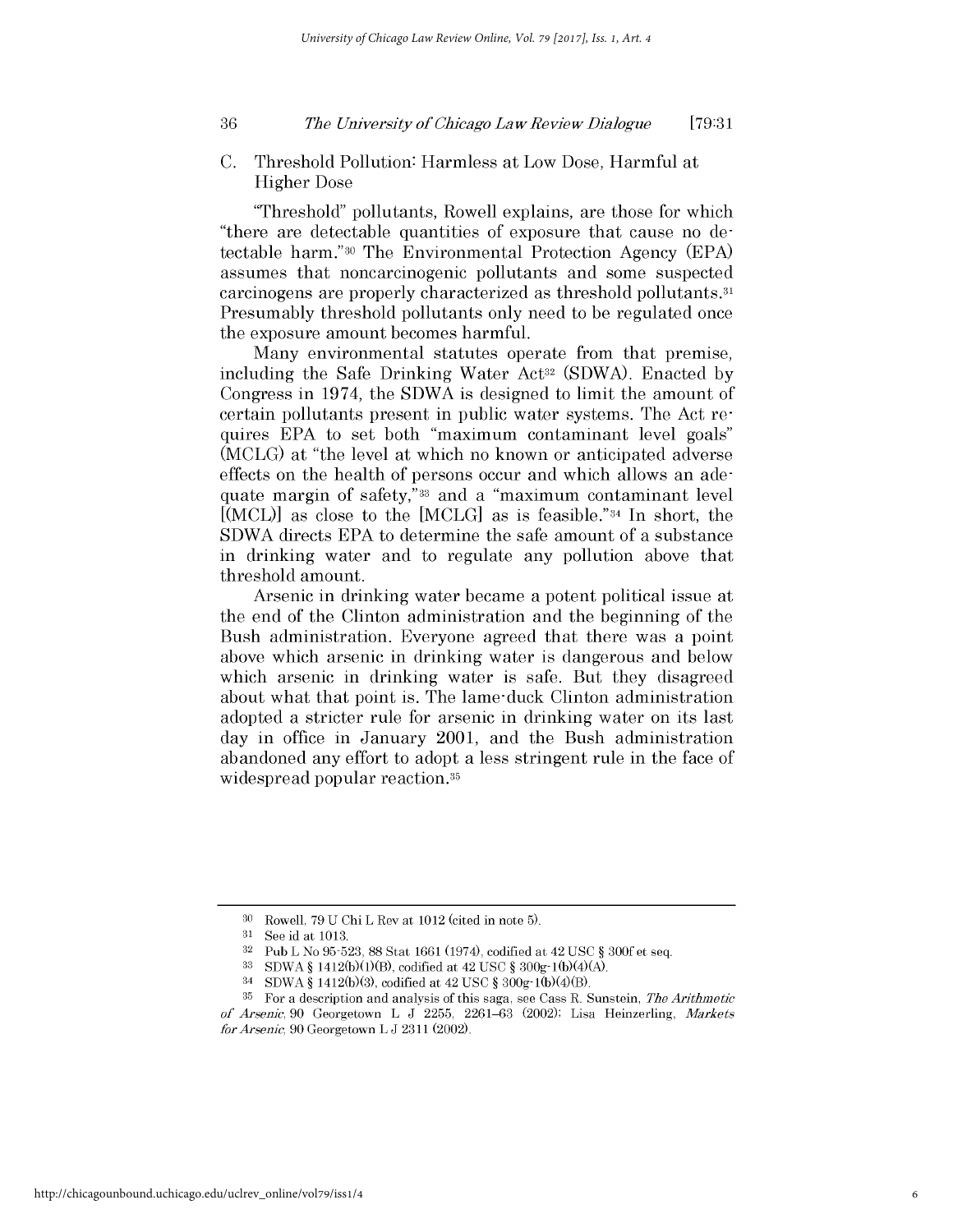### **2013]** *Good Pollution*

**D.** Hormetic Pollution: Beneficial at Low Dose, Harmful at **High** Dose

Rowell acknowledges the possibility that exposure to small amounts of pollution may actually be beneficial even though exposure to larger amounts of the same kind of pollution is harm**ful.36** Substances that provide a benefit at low doses but become harmful in higher doses are known as hormetic. Rowell's list of hormetic substances includes prescription medicines, vitamins, and trace metals such as selenium, iron, chromium, and zinc.<sup>37</sup> She also suggests that sunshine, mercury, arsenic, heat, pesticides, carbon monoxide, food, and water may share the same hormetic properties. It has even been suggested that almost all substances may be hormetic.<sup>38</sup>

As noted above, Arsenic fits this category, too. Representing a state with **high** levels of naturally occurring arsenic, Nebraska's **US** Representative Tom Osborne proclaimed that "Ia]rsenic is necessary for human life and is present in every person's body."<sup>39</sup>**"A** great deal of it was introduced purposefully into many of the components of everyday life," explains one study of arsenic in Victorian Britain, "with the result that people took it in with fruits and vegetables, swallowed it with wine, inhaled it from **cig**arettes, absorbed it from cosmetics, and imbibed it even from the pint glass."<sup>40</sup> Arsenic has been used as a medicine,<sup>41</sup> as a nutritional supplement,<sup>42</sup> to color wallpaper and artificial flowers,<sup>43</sup> for

<sup>40</sup> James C. Whorton, *The Arsenic Century How Victorian Britain Was Poisoned at Home, Work, and Playx* (Oxford 2010).

<sup>41</sup>**See** Hugh Aldersey-Williams, *Periodic Tales- A Cultural History of the Elements, from Arsenic to Zinc* **315** (HarperCollins **2011);** Parascandola, *King of Poisons* at 145-71 (cited in note 2). Most recently, arsenic has shown promise as a cancer treatment. See Elspeth M. Beauchamp, et **al,** *Arsenic Trioxide Inhibits Human Cancer Cell Growth and Tumor Development in Mice by Blocking Hedgehog/GLI Pathway,* 121 **J** Clinical Investigation 148, **157** (2011).

42 **See** Parascandola, *King of Poisons* at **130** (cited in note 2) (explaining that arsenic is added to chicken food "in order to promote growth, kill parasites, and improve the pigmentation of meat"). The Poison-Free Poultry Act would "ban the use of the arsenic

**<sup>36</sup>**Rowell, **79 U** Chi L Rev at **1015** (cited in note **5).**

**<sup>37</sup> Id** at **1016.**

**<sup>38</sup>** See Peter **A.** Parsons, *The Hormetic Zone. An Ecological and Evolutionary* **Per***spective Based upon Habitat Characteristics and Fitness Selection,* **76 Q** Rev Biology 459, 459 (2001) ("[H]ormesis may be almost universal for substances normally present through geologic time."), quoting Linda M. Gerber, George **C.** Williams, and Sandra **J.** Gray, *The Nutrient-Toxin Dosage Continuum in Human Evolution and Modern Health,* 74 **Q** Rev Biology **273, 285 (1999).** See also Frank B. Cross, *ParadoxicalPerils of the Precautionary Principle,* **53** Wash **&** Lee L Rev **851, 896-97 (1996)** (observing that "[h]ormesis has been identified for many regulated substances, including various pesticides, PCBs, heavy metals, and chlorinated hydrocarbons").

**<sup>39</sup>**147 Cong Rec H **1932** (daily ed May **8,** 2001) (statement of Rep Osborne).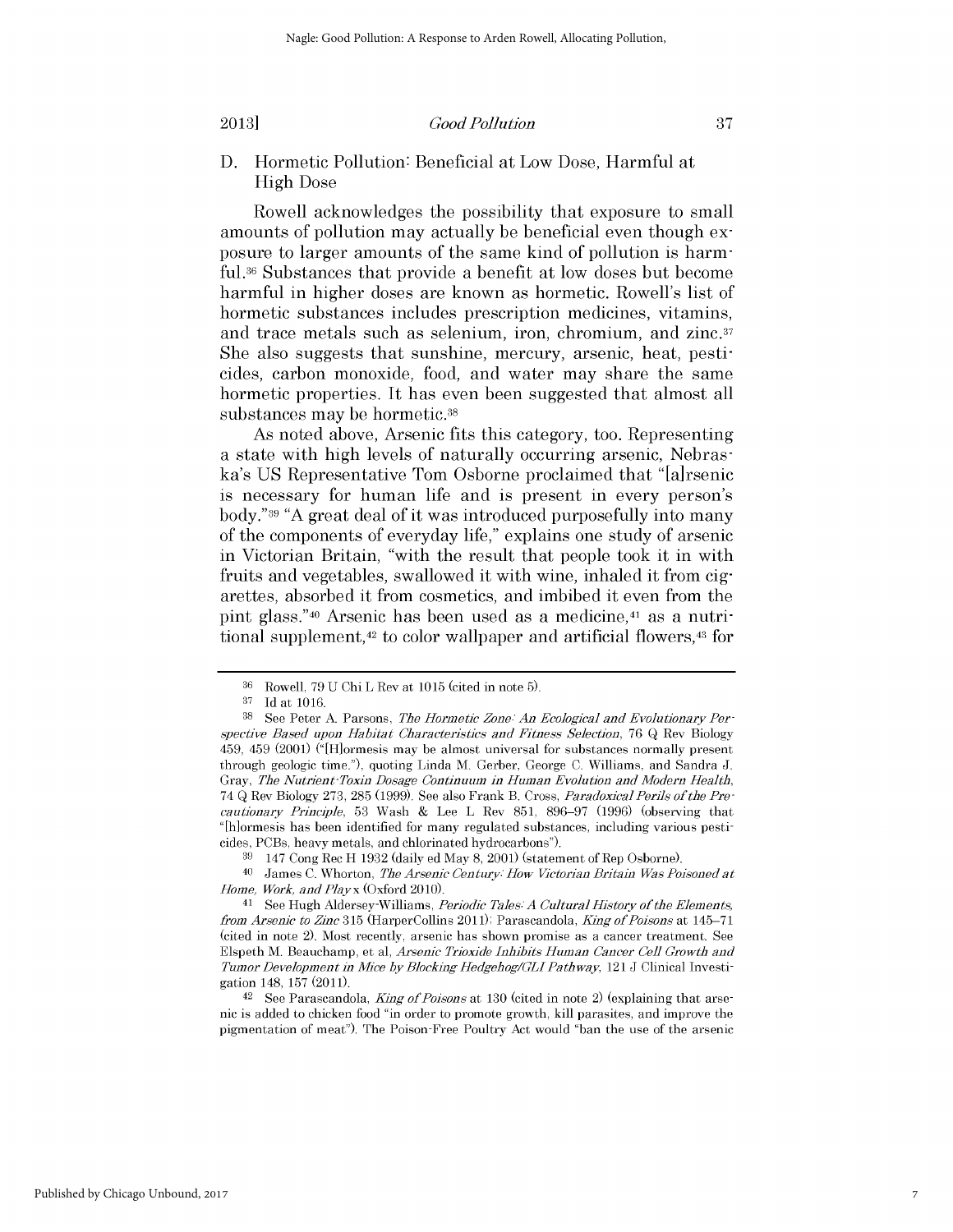taxidermy and embalming,<sup>44</sup> to preserve wood,<sup>45</sup> and most famously to murder.46 These many uses prompted one historian to assert that **"It]he** infiltration of arsenic into nineteenth-century domestic life was the template for pollution in the modern **in**dustrial world."<sup>47</sup>

### **E.** Good Pollution: Beneficial to Some, Harmful to Others

Rowell stops there. The dose-response curves in her catalog vary with respect to the effects of exposure to a small amount of pollution, but each curve shoots upward to reflect the harms associated with greater exposures. But there are other types of pollution for which the distinction is not between smaller and larger exposures, but instead between beneficial and harmful effects that occur at the same exposure.

Again, consider arsenic. It was the active ingredient in the first chemical pesticides produced during the nineteenth century.48 There was a long history of employing arsenic "in smallscale battles" against insects, but the spread of agriculture across North America demanded something more effective than

**<sup>48</sup>**See id at 317 (describing how arsenic was "used in great quantities" during the nineteenth century "intentionally to poison animals that might be destructive to crops").

compound known as roxarsone as a food additive." HR 1487, 112th Cong, 1st Sess, in 157 Cong Rec H 2603 (daily ed April 12, 2011).

<sup>43</sup> See Parascandola, *King of Poisons* at 110 (cited in note 2).

<sup>44</sup> See id at 92-105.

<sup>45</sup> See Department of Commerce, Availability of Draft Guidelines for Use of Pesticide-Treated Wood Products, 74 Fed Reg 1663, 1664 (2009); Parascandola, *King of Poisons* at 137-40 (cited in note 2).

<sup>46</sup> Criminal cases involving the use of arsenic as a poison include *People v Staples,* 86 P 886, 889 (Cal 1906) (doctor accused of using arsenic to kill his wife); *McNaughton v State,* 71 SE 1038, 1039 (Ga 1911) (adulterous couple accused of using arsenic to kill the wife's husband); *Sarah v State*, 28 Ga 576, 577 (1859) (slave accused of using arsenic to attempt to kill her owner's son); *Hadley v State,* 496 NE2d 67, 69 (Ind 1986) (arsenic added to distilled water bottle and to a glass of water); *Shenkenberger v State*, 57 NE 519, 520 (Ind 1900) (woman used arsenic to kill her daughter-in-law); *Carter v Stato, 2* Ind 617, 618, 626 (1851) (arsenic used to kill the unborn baby of a married woman with whom the defendant was having an affair); *McCarthy v Metropolitan Life Ins Co*, 69 A 170, 171 (NJ 1908) (insurance company refused to pay a life insurance policy to a beneficiary who allegedly used arsenic to kill the insured); *Clark v Commonwealth,* 29 Pa 129, 129-30 (1858) (defendant mixed arsenic with magnesia and water); *Johnson v State,* 20 Tex App 178, 187 (1886) (rejecting the argument that the stomach containing arsenic was not actually that of the deceased). See also Parascandola, *King of Poisons* at 5-51 (cited in note 2). Fictional murders involving arsenic include *Arsenic and Old Lace* (Warner 1944); Agatha Christie, *After the Funeral* (HarperCollins 1953); Dorothy Sayers, *StrongPoison* (Harper & Row 1987).

<sup>47</sup>Whorton, *The Arsenic Century* at xi (cited in note 40).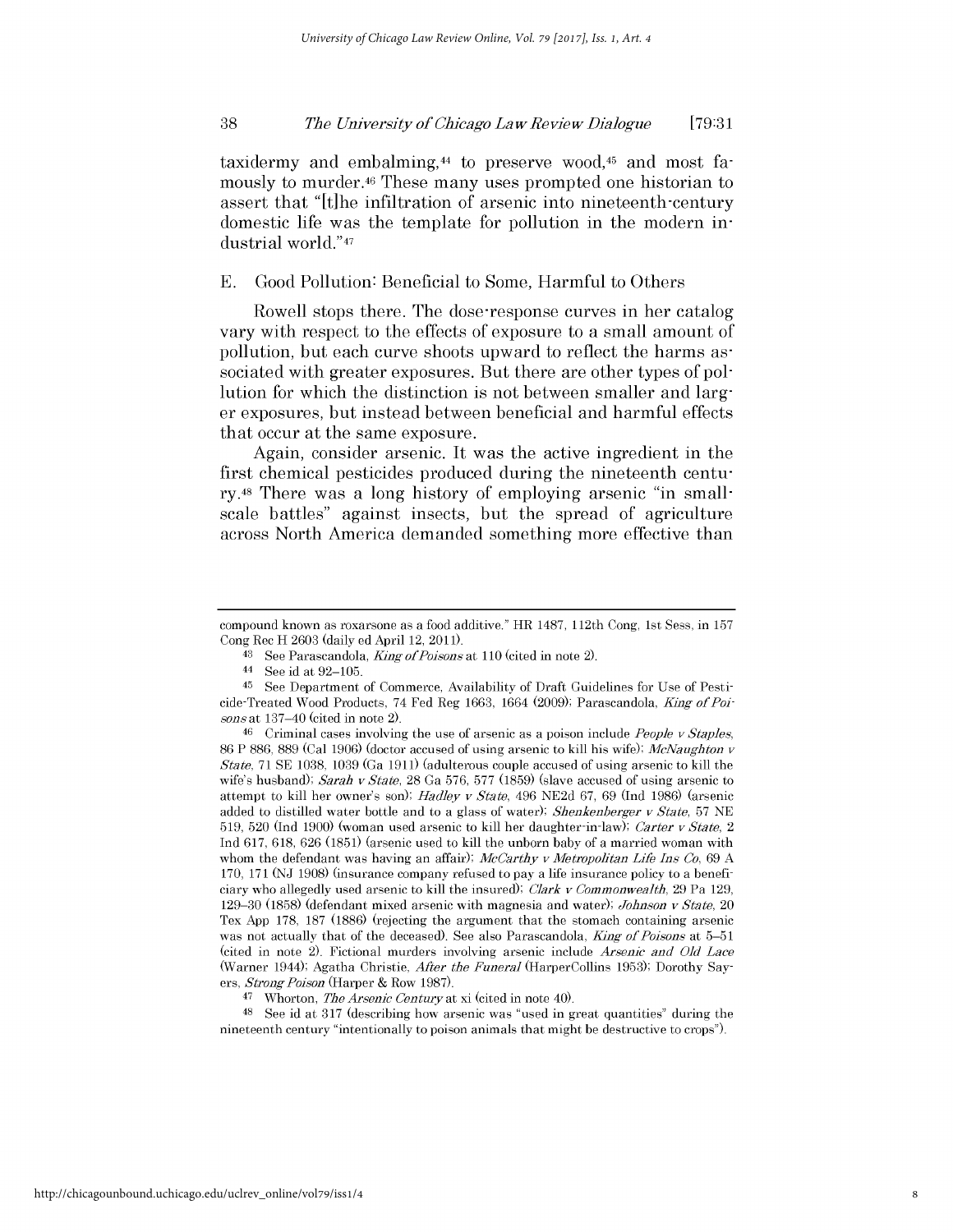#### *Good Pollution*

"horse-drawn beetle crushers."<sup>49</sup> Then, around the summer of 1867, the same arsenic-based "Paris green" compound that was used to color wallpaper green began to be used to kill insects. Arsenic quickly spread as the ideal pesticide even though farmers were immediately told of the dangers of the poison as well.<sup>50</sup> It was not until chemists synthesized DDT that arsenic lost its position as the preferred ingredient for pesticides.51 Even then, Rachel Carson observed in 1962 that arsenic was "still the basic ingredient in a variety of weed and insect killers."52

Pesticides presume that the environment will be better if a chemical is introduced. As William Rodgers put it, "[T]he essence of the exercise is to pollute purposefully."53 Pesticides are "excused pollution" with a "destroy-by-design feature," defying the typical characterization of environmental pollution as "the unintended consequences of technological undertakings."<sup>54</sup> For example, the toxic effects of arsenic used to color wallpaper were unintentional. But the toxic effects of arsenic sprayed as a pesticide were very much intended to result in the demise of the pest.

The dilemma is that pesticides are applied to kill certain pests, but they often kill other plants or wildlife that are not targeted. That was the concern that Rachel Carson so eloquently brought to the public's attention in her book *Silent Spring.* The springtime had become silent because pesticides were killing birds in addition to the pests they were intended to control.55 DDT, for example, nearly caused the American bald eagle to go extinct; once DDT was banned, the eagle recovered nicely.56 But DDT was also extraordinarily effective in killing insects and plants that were the bane of farmers at the time. The role that pesticides played in the agricultural revolution after World War II is credited with providing food for millions of people around the world, so that even the National Wildlife Federation initially refused to accept the dire warnings voiced in *Silent Spring.57*

<sup>49</sup>James Whorton, *Before* Silent Spring. *Pesticides and Public Health in Pre -DDT America* 17, 20 (Princeton 1974).

**<sup>50</sup>**See id at 20-21.

<sup>51</sup> See id at 17-35 (recounting the use of arsenic as a pesticide); Parascandola, *King of Poisons* at 124-28 (cited in note 2). 52 Rachel Carson, *SilentSpring* 17 (Houghton Mifflin 1962).

**<sup>53</sup>**William H. Rodgers Jr, *Environmental Law§* 5.1 at 394 (West 2d ed 1994).

 $54$  Id.

**<sup>55</sup>**Carson, *Silent Spring* at 103-27 (cited in note 52).

**<sup>56</sup>**See James W. Grier, *Ban of DDT and Subsequent Recovery of Reproduction in BaldEagles,* 218 Science 1232, 1232 (1982).

**<sup>57</sup>**See Robert Gordon, *Poisons in the Fields The United Farm Workers, Pesticides, and Environmental Politics,* 68 Pac Hist Rev 51, 61 (1999) (noting that mainstream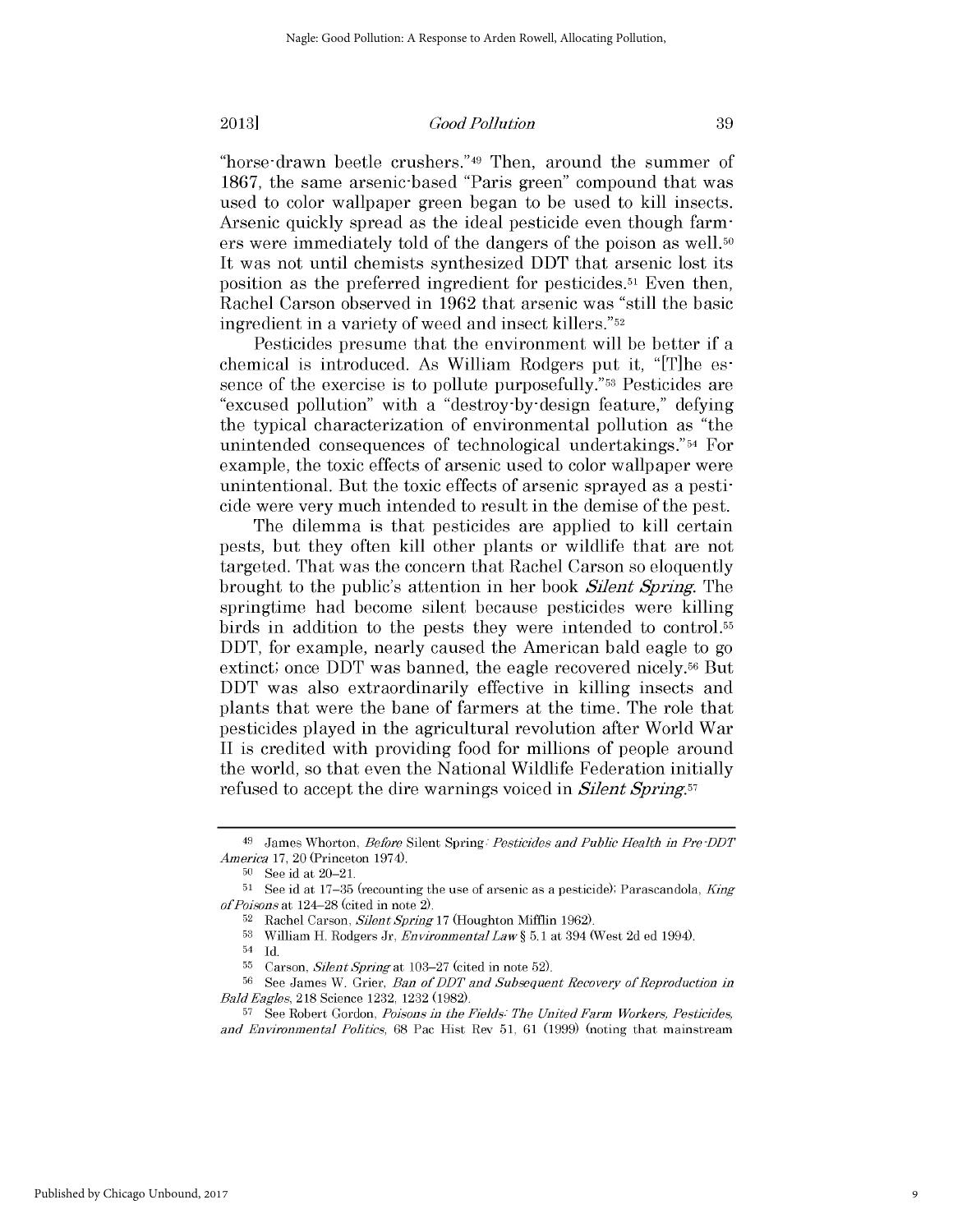#### 40 *The University of Ohicago Law Roviow Dialogue* **[79:31**

Dispersants are another example of chemicals that are purposefully introduced into the environment in order to make the environment better. Dispersants are employed in order to prevent oil from remaining on the water's surface after an oil spill. BP released 1.84 million gallons of dispersants into the Gulf of Mexico in response to the Deepwater Horizon oil spill in 2010.58 Like pesticides, dispersants are intended to benefit the environment. The commission that investigated BP's spill noted that dispersants have many acknowledged benefits: they limit the amount of oil that reaches the shore, they reduce the amount of oil encountered by animals and birds on the water surface, they may accelerate the rate at which oil biodegrades, and they can be used when bad weather prevents skimming or burning.59 But like pesticides, dispersants are toxic chemicals that can have toxic effects. The debate over the use of dispersants pits those who champion the environmental benefits of dispersants against those who fear its environmental harms.<sup>60</sup>

Sensory pollution-noise pollution, light pollution, and odors that offend our senses-provides further examples of the same effect being described as pollution by some and as desirable by others. Petula Clark sang about "the music of the traffic in the city" even as many urban residents characterized downtown traffic as noise pollution. $61$  Many noise pollution disputes involve concerts, boom boxes, and car alarms, yet the volume of the noise is precisely what makes it attractive to listeners and to the owners of expensive cars. Noise also connotes power in cars, lawnmowers, air conditioners, and other common targets of noise complaints. Barking dogs are another frequent source of litigation, scorned by neighbors but valued by their owners as a warning of possible trouble. A similar phenomenon can be seen with much light pollution, where the brightness of security lights and billboards is the cause of both comfort and offense.

environmental groups like the National Wildlife Federation, while opposed to the expanded use of pesticides, were relatively indifferent to campaigns against DDT).

<sup>58</sup> See National Commission on the BP Deepwater Horizon Oil Spill and Offshore Drilling, *The Use of Surface and Subsea Dispersants during the BP Deepwater Horizon Oil Spill* \*12 (Staff Working Paper No. 4, Jan 11, 2011), online at http://www.oilspillcommission. gov/document/use -surface -and- subsea- dispersants -duringbp -deepwater -horizon-oil- spill (visited Jan 27, 2013).

**<sup>59</sup>**See National Commission on the BP Deepwater Horizon Oil Spill and Offshore Drilling, *Deep Water. The Gulf Oil Disaster and the Future of Offshore Drilling* 143 (GPO 2011).

**<sup>60</sup>**See generally Jacqueline Michel, et al, *Oil Spill Disporsants. Efficacy and Effects* (National Academies 2005).

<sup>61</sup> Petula Clark, *Downtown* (Warner 1964).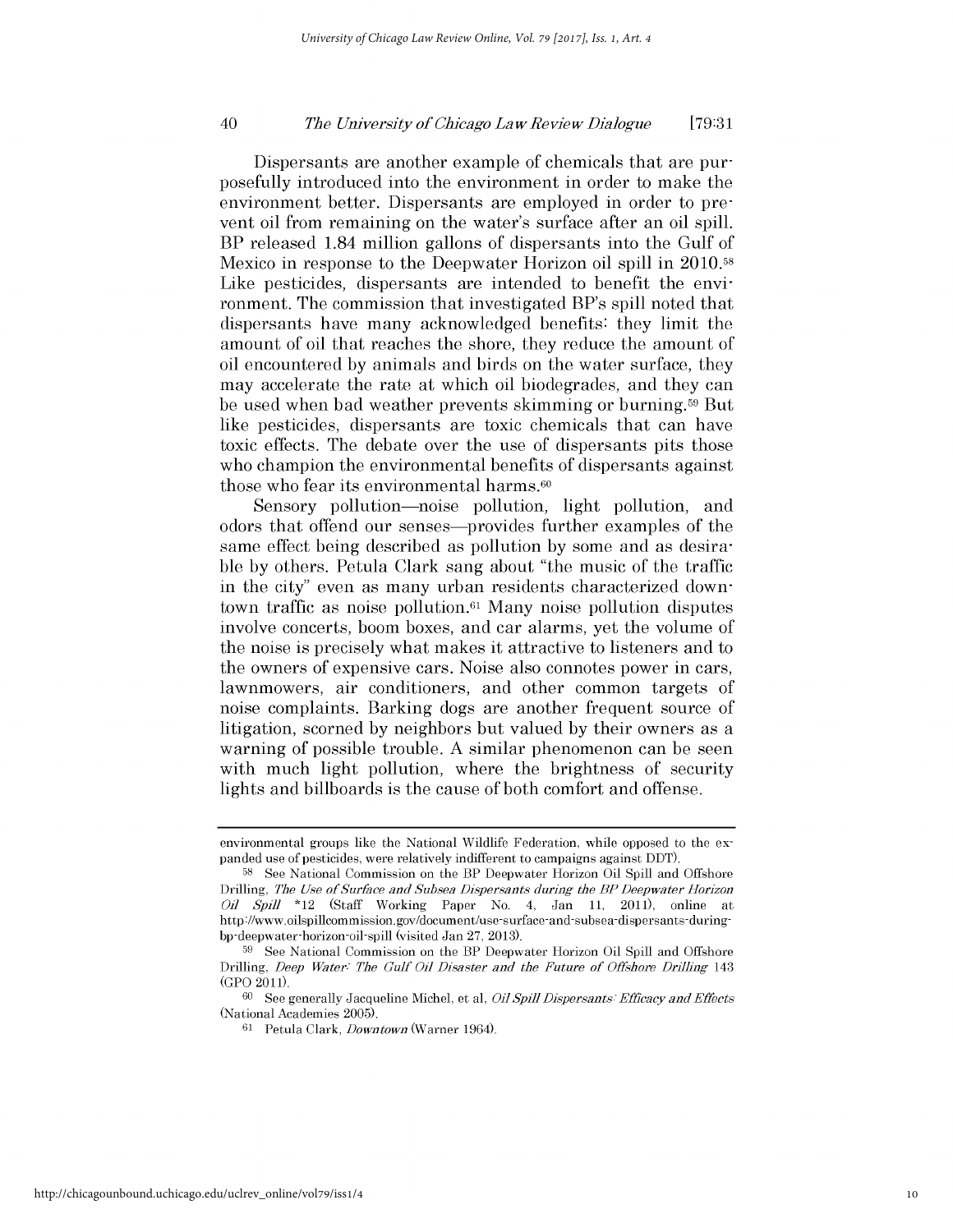#### *Good Pollution*

Claims of cultural pollution offer additional examples of good pollution. Pornography is often condemned for polluting the cultural environment.2 But "[p]resumably," observed Professor C. Edwin Baker, "the person who chooses to read pornography, unless she happens to be a Supreme Court Justice, values this 'polluting' activity."63 The substantial market for sexually explicit materials confirms that many people enjoy what they see or read while studies praise the benefits of pornography for enriching relationships, teaching about sexuality, and encouraging unconventional sexual practices.64 Violent entertainment has provoked similar complaints that it pollutes the culture by encouraging greater acceptance of actual violence,<sup>65</sup> but violent movies, television, and video games attract millions of viewers because of the promise of violent action, not despite it.

In each of these instances, the characterization of a class of materials as pollution is contested by those who experience benefits from those materials. The very effects that cause farmers to value pesticides cause environmentalists to fear them. The very pornographic images and words that some feminists applaud evoke opposition from others. The environments in which pesticides and pornography are introduced include pests and patrons for which each product has the desired result, but those environments also include bald eagles and children who suffer from the presence of each product. Noises, lights, violent entertainment, hostile work environments, and even some water pollution all suffer from similar competing perceptions. The existence of such contrasting effects confirms that the harms of pollution may be accompanied by benefits, too.

### II. THE LAW OF GOOD POLLUTION

The challenge of good pollution is crafting a response that eliminates the pollution's harms while preserving its benefits. The ideal solution would be to allocate all of the pollution to

**<sup>62</sup>**See John Copeland Nagle, *Pornography as Pollution,* 70 Md L Rev 939, 939-40 (2011) (noting the first comparison of pornography to pollution came in discussion of British obscenity laws in the nineteenth century, but that comparisons were also common in the United States in the 1960s and 1970s).

**<sup>63</sup>**C. Edwin Baker, *Scope of the First Amendment Freedom of Speech,* 25 UCLA L Rev 964, 1016 (1978).

<sup>64</sup>See, for example, Nadine Strossen, *Defending Pornography.' Free Speech,* Sex and the Fight for Women's *Rights* 161-78 (Scribner 2000).

**<sup>65</sup>** See, for example, James T. Hamilton, *Channeling Violence. The Economic Market for Violent Television Programming* 6 (Princeton 1998) (analyzing "how television violence is akin to pollution").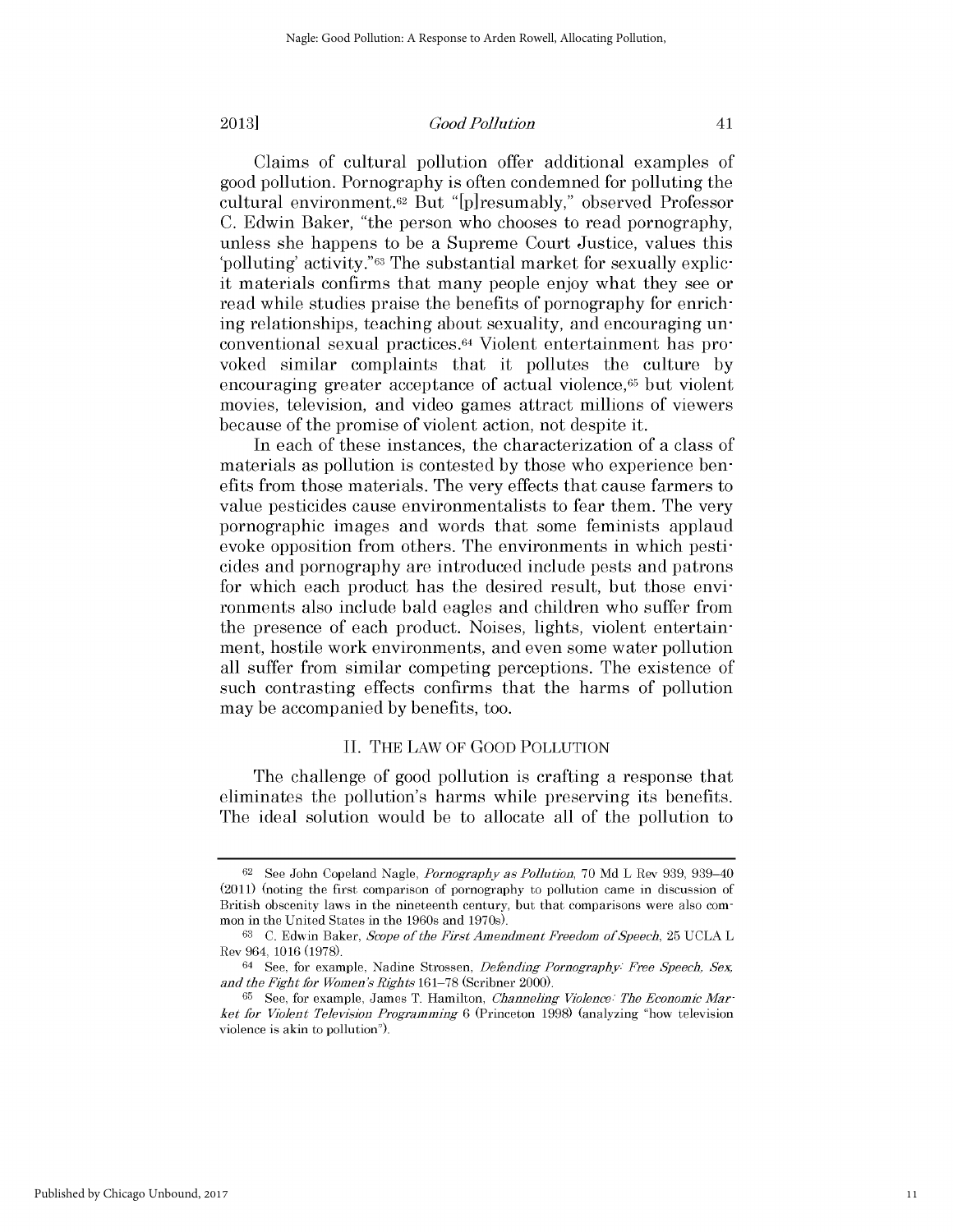#### 42 *Tho Univorsity of Ohicago Law Roviow Dialoguo* **[79:31**

those whom it benefits and none of the pollution to those whom it harms. Imagine, for example, restricting nighttime lighting to those who want to recreate outside or who value the light for security while eliminating lighting around drive-in theaters and astronomical observatories. Or imagine a pesticide that affected the pest but nothing else in the environment. Unfortunately, such examples remain imaginary.

Rowell's proposals are aimed at allocating exposure to pollution depending on whether the pollutant is always harmful, harmless, or beneficial in small doses, or otherwise follows a unique dose-response curve. She offers four proposals to address such situations: manage the siting of polluting facilities, tailor pollution standards, rely on strategic enforcement decisions, and employ trading and market-based tools.<sup>66</sup> The fact that the same substance is regarded by some people as harmful but by other people as beneficial complicates Rowell's suggested methods of pollution allocation. Most of Rowell's proposals are designed to limit the amount of pollution so that harmless amounts are permitted but harmful ones are regulated. That strategy does not account for good pollution, where the same amount of pollution is simultaneously desired by those whom it benefits and opposed by those whom it harms.

The obvious alternative is to separate pollution from its victims while allowing others to enjoy that pollution. This is the approach that the law takes with respect to several kinds of good pollution. Many noise pollution ordinances, for example, establish the permissible time, place, and volume of sounds so that the sounds are heard by those who desire them but not heard by those whom they harm. In one recent case, an individual who hosted a party to celebrate his admission to law school was cited for violating a city ordinance prohibiting "noise from 'mechanical sound-making devices' or from a 'party' that is 'plainly audible' 100 feet away from a person's property limits between midnight and 7:00 a.m. on Saturday and Sunday."67 The ordinance seeks to accommodate the interests of both those who appreciated the music with those who preferred to be sleeping at 3:00 a.m. It was only when the music could be heard far away from those who enjoyed it that the law treated it as prohibited noise pollution.

Pesticides, the quintessential good pollution, must navigate a distinctive regulatory regime. The Federal Insecticide, Fungicide,

<sup>66</sup> Rowell, 79 U Chi L Rev at 1026-39 (cited in note 5).

<sup>67</sup>*Grady vAthens-Clarko County,* 715 SE2d 148, 149 (Ga 2011).